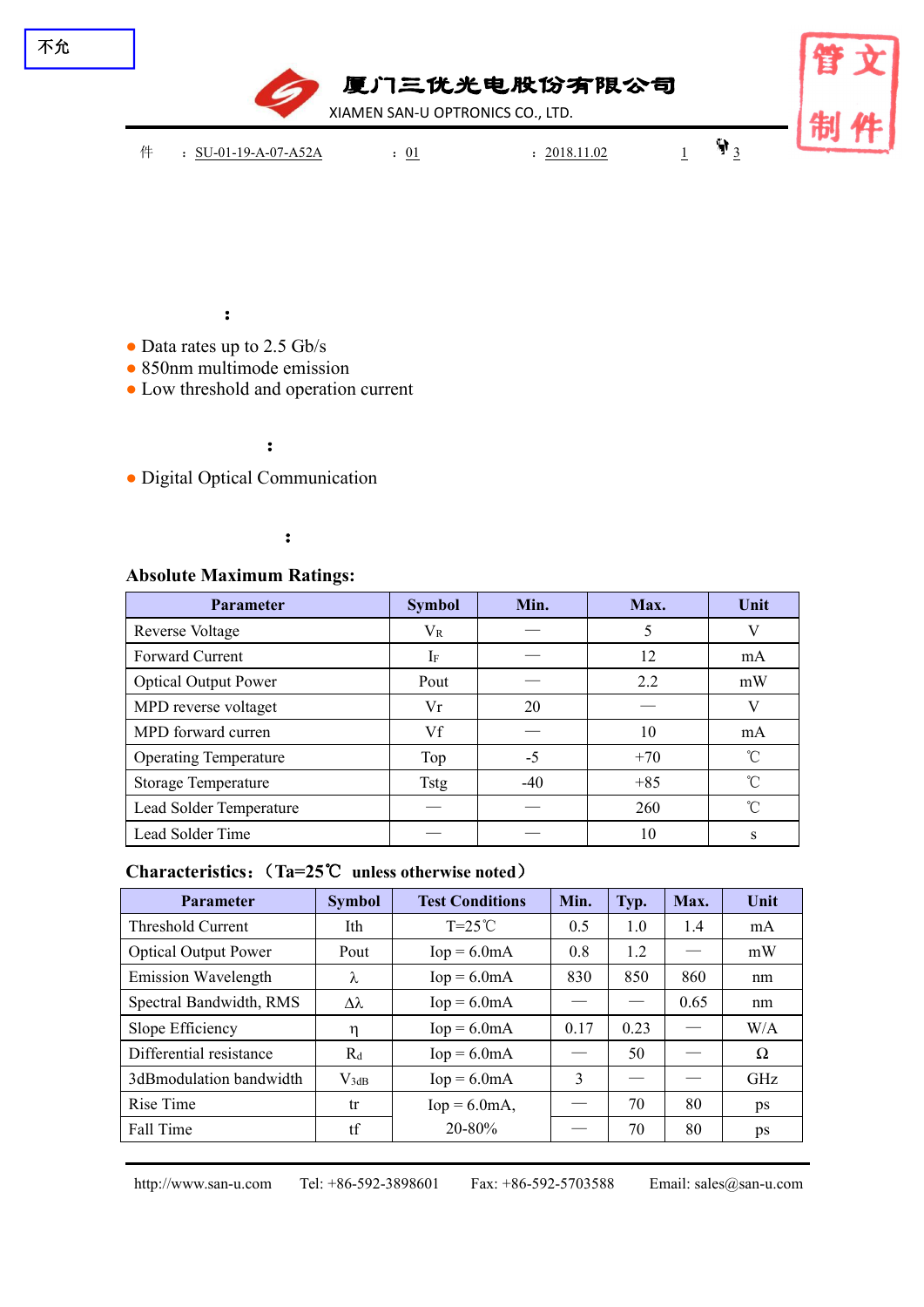

| Monitor Current(MPD) | lm        | $V_R = 3V$<br>$10p = 6.0mA$ , | 150 | __ | __                 | $\mu_{\Gamma}$ |
|----------------------|-----------|-------------------------------|-----|----|--------------------|----------------|
| Dark Current(MPD)    | T 1<br>1u | $V_R = 3V$<br>$Poc=0mW$ .     |     | __ | $\mathbf{a}$<br>∠∪ | nA             |

# **Mechanical Dimension and Pin Assignment:**

### **LD 850nm VCSEL 2.5G-TO46-4pin-FW:**





### **LD 850nm VCSEL 2.5G-TO46-3pin-FW:**